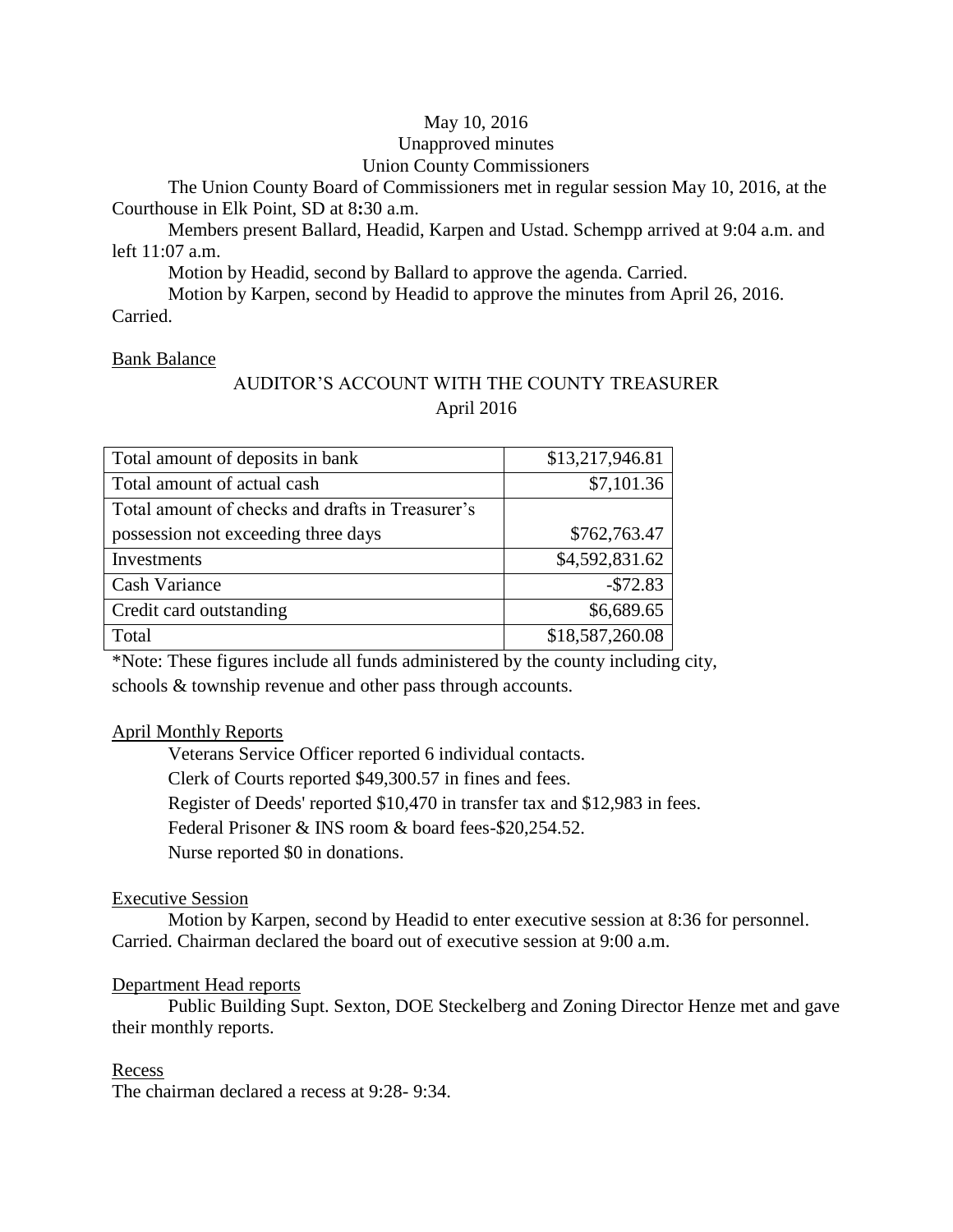#### Highway

PWA Roggow met with the board to discuss various matters.

Motion by Karpen, second by Headid to approve as surplus property to junk: printer and pruning saw. Carried.

### Personnel

Motion by Karpen, second by Ballard to increase hourly wage for weed sprayer, Ed Welch to \$11.74 effective May 10, 2016. Carried.

Discussion took place on using the county van to transport 4-H members to camp, and it was determined to have them rent a vehicle.

### Recess

Chairman declared a recess at 10:19-10:23.

### Malt Beverage License renewal

Motion by Headid, second by Ballard to approve the following malt beverage annual renewal applications for the 2016/2017 year: Dakota Dunes Country Club dba Dakota Dunes Country Club-Retail (on-off sale); Two Rivers Inc (on off-sale); H & H Enterprises Inc. dba Coffee Cup Fuel Stop #6-Retail (on-off sale Malt Bev and Retail on); Cubby's, Inc dba Cubby's Dakota Dunes (on-off sale); Brown Properties dba Alcester Steakhouse (package malt beverage off-sale); Sam and Rhonda Otten, dba Spink Café-Retail(on-off sale); Golden Racing Corp dba Raceway Park, Inc.( on-off sale); and to review the Horseshoe Holdings dba Park Jefferson Speedway until all paperwork is filed. Carried.

#### Abatement/Refund

Abate/Refund Applications: 2016-16 & 17 Mark Hoffman/Mark and Kim Hoffman- Error made in 2008 when transfer of property took place and parcel 03.02.22.1003 was formed, some of the property should have been assessed to the neighbors: 2015 Abate: County-\$18.16; EP City-\$45.65; EPJ School-\$47.38; EP Fire-\$1.77-Total-\$112.96. 2014-Refund County-\$18.89; EP City-\$44.75; EPJ School-\$51.61; EP Fire-\$1.85-Total-\$117.10. Mark and Kim Hoffman-Refund- 2013- County-\$19.42; EP City-\$45.38; EPJ School-\$52.14; EP Fire-\$1.94-Total-\$118.88; 2012- County-\$20.04; EP City-\$44.60; EPJ School-\$50.45; EP Fire-\$2.05-Total-\$117.14; 2011- County-\$20.28; EP City-\$43.50; EPJ School-\$53.86; EP Fire-\$2.13-Total-\$119.77.

## Budget 2017

Kelly Staum, representing Elk Point ambulance met with the board to discuss the 2017 budget request.

#### Solid Waste

Bob Iverson, Vermillion Solid Waste and Recycling Director, met with the board to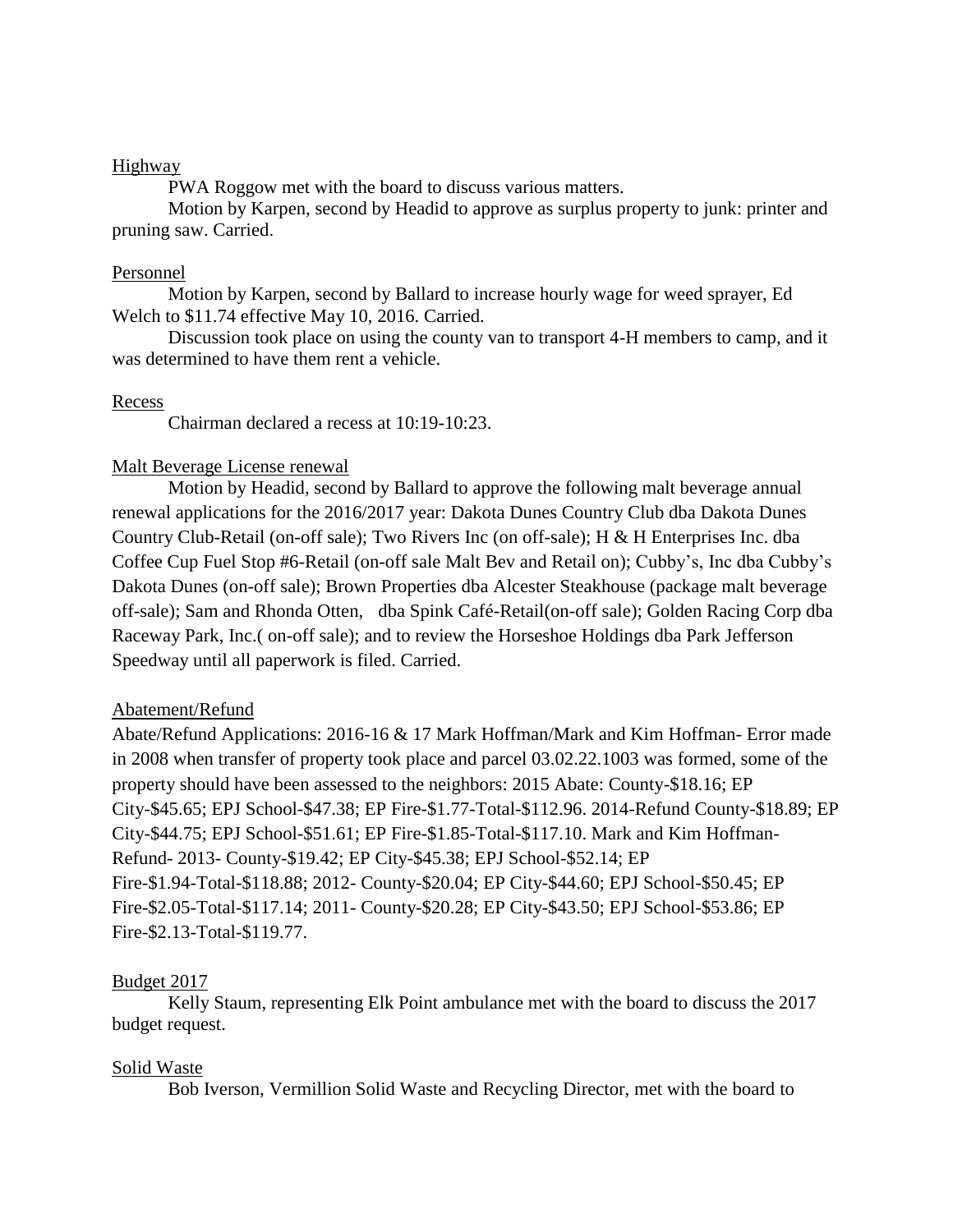discuss a site for tire disposal. Iverson is working with a grant proposal for the counties of Union, Clay and Yankton for tire pickup and disposal. The board discussed several options and will contact Iverson when they have more information for a site in Union County.

## Claims

Motion by Headid, second by Schempp to approve the following claims. Carried. The following claims have been audited, approved and warrants drawn on the same: Bi-weekly payroll for 05-13-2016: Auditor \$195.58; Treasurer \$391.16; State's Attorney \$803.32; Care of Poor \$91.56; Public Building \$929.28; Register of Deeds \$617.82; Sheriff \$35,037.80; Nurse \$205.32; WIC \$269.04; Highway \$23,351.51; EMA \$ \$83.05; OASI \$4,741.13. Courthouse payroll for the month of April 2016: Commissioners \$5,075.00; Auditor \$10,131.50; Data Processing \$238.65; Treasurer \$15,098.22; State's Attorney \$15,331.64; Public Building \$4,262.23; Assessor \$12,505.96; Register of Deeds \$6,902.20; Veteran \$1,359.60; Sheriff \$5,117.10; Nurse \$975.18; Jail \$121.00; Extension \$1,403.95; Fair \$1,413.42; Weed \$704.16; Planning & Zoning \$3,549.29; Highway \$7,590.39; EMA \$1,591.23; OASI \$6,784.49; SDRS \$15,106.50; Wellmark \$43,139.05; Dearborn National \$398.17. Alcohol Monitoring Sys (Supp) \$117.00; Alliance Communication (Util) \$197.07; American Stamp & Marking Products (Supp) \$17.81; Arctic Ice (Maint) \$20.00; Argus Leader (Ad) \$555.00; Beresford Municipal Telephone (Util) \$268.80; Bob Barker (Supp) \$237.19; Bomgaars (Repair/Supp) \$238.83; Brown & Saenger (Supp) \$242.00; Caterpillar Financial Svc (Pymt) \$5,357.28; CDW Government (Equip) \$1,450.97; Century Business Products (Supp) \$69.91; Century Link (Util) \$372.71; Chesterman (Water) \$246.00; City of Alcester (Util) \$63.63; Consolidated Communication (Util) \$43.54; Continental Research (Supp) \$673.00; Counsel (Maint) \$32.54; Crary Huff Law Firm (Pub Def) \$2,477.40; Dakota Dunes NSC Times (Legals) \$388.64; Dept of Revenue (License) \$1,000.00; Diesel Specialties (Supp) \$303.08; DS Solutions (Supp) \$175.00; Election Systems & Software (Supp) \$2,513.80; EMC Insurance (Deductible) \$5,090.50; Fanta C Auto (Equip) \$349.00; Filter Care (Supp) \$155.20; Foulk Bros Plumbing (Repair) \$199.98; Fremont Tire/T-W Tire (Supp) \$1,062.25; Frieberg, Nelson, & Ask (Pub Def) \$2,477.40; Gary's Tree Svc (Prof Svc) \$600.00; GCC Alliance Concrete (Supp) \$460.00; Guarantee Oil (Supp) \$46.25; I-State Truck Ctr (Repair) \$78.26; IAFE (Supp) \$10.00; Inland Truck Parts (Repair) \$9.37; Integrated Technology & Security (Supp/Repair) \$2,464.00; Intoximeters (Supp) \$140.00; Jack's Uniform & Equip (Supp) \$1,153.38; Janitor Depot (Supp) \$826.20; Jebro (Supp) \$463.20; Jeffrey T Myers (Pub Def) \$2,822.40; Jensen Insurance (Ins) \$93.00; Jones Food Ctr (Supp) \$4.57; JPATS/USMS (Transport) \$4,596.00; Katie Johnson (Pub Def) \$2,477.40; Kinetic Leasing (Pymt) \$4,224.90; Knoepfler Chevrolet (Repair) \$94.09; Kober Funeral Home (Transport) \$218.04; L G Everist (Supp) \$6,020.61; Lawson Products (Supp) \$84.90; Leader Courier (Legals) \$388.73; Lincoln Co (Reimb Mi) \$179.16; Loren Fischer Disposal (Dumpster Rental) \$240.00; Lowell Cook (Const) \$645.00; Matheson (Supp) \$232.44; Michael McGill (MI Board) \$213.44; MidAmerican Energy (Util) \$480.52; Midwest Wheel (Repair/Supp) \$244.22; Muller Auto Parts (Supp) \$32.89; Murphy Tractor & Equip (Equip) \$11,503.00; Nat'l \$4-H Council Supply (Supp) \$195.15; Networkfleet (Maint) \$102.00; Northern Truck Equip (Equip) \$16,644.00; Northside Glass (Repair) \$60.00; Nygren's True Value (Repair/Supp) \$101.34; Office Sys (Maint) \$1,190.00; Ollies Drive Inn (Jail Meals) \$9,964.85; Olson's Ace Hardware (Repair/Supp) \$73.97; One Office Solution (Maint) \$590.53;